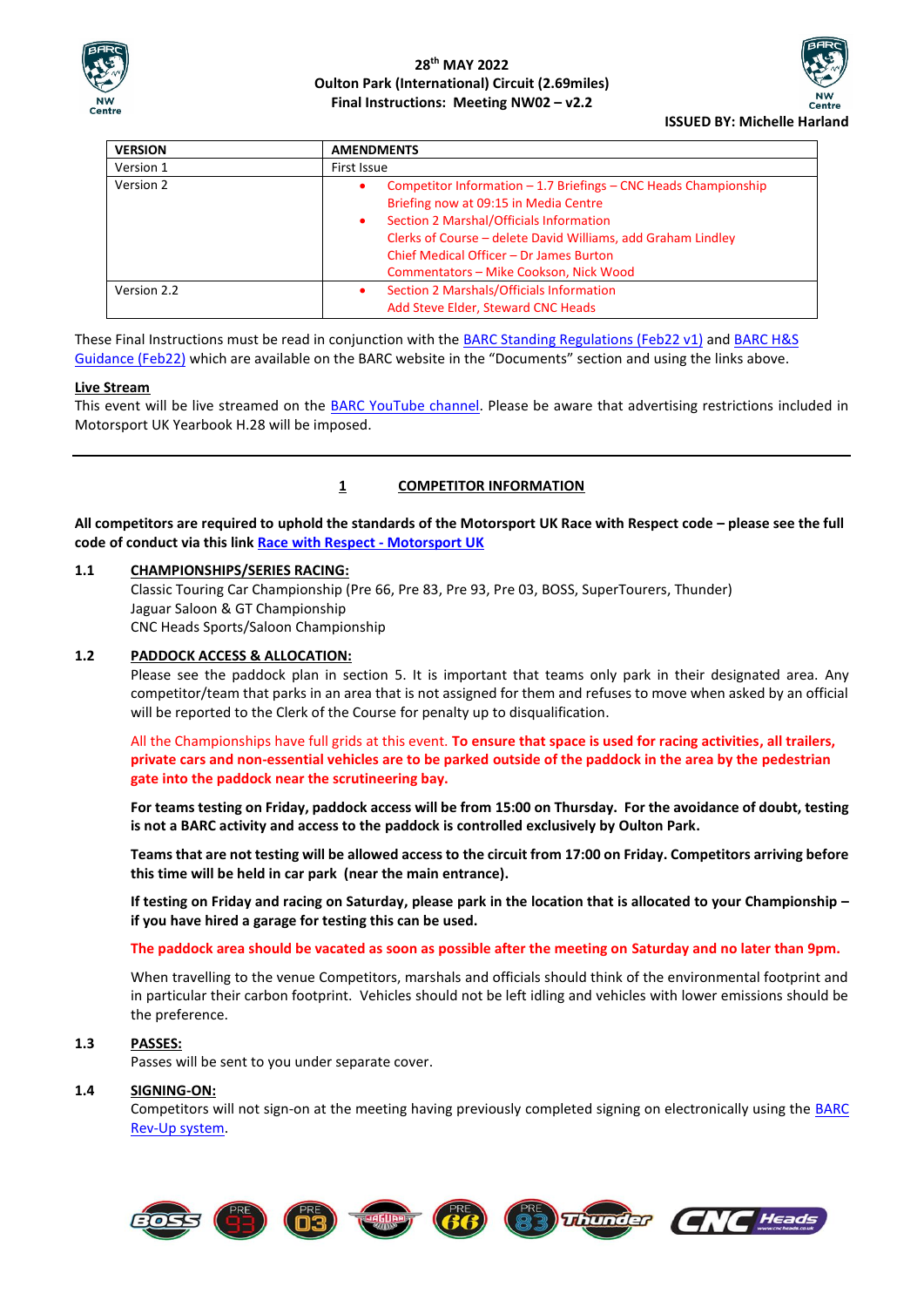



**ISSUED BY: Michelle Harland**

2022 sees the return of physical upgrade cards. Upgrade cards **must be valid bearing a recent photograph and be signed by the driver**. Drivers who wish to have their upgrade card signed should bring them to race admin on the morning of the event. They can then be collected 30 minutes after the respective race has concluded.

### **1.5 ENGINE/NOISE POLLUTION:**

Engines must not be run before 08:15 or after 18:30. The noise limit at this event is 105dB (static).

Noise checks will take place in the pit lane for SuperTourers and CTCRC Pre'03 Touring Cars and in assembly area for all other categories.

#### **1.6 SCRUTINEERING & ELIGIBILITY:**

**For 2022 there is a return to 100% physical scrutineering.** All vehicles and driver equipment will be examined at the times indicated in table below. These are also included on the timetable in section 4.

Video equipment may be fitted to a vehicle if it is not used for commercial purposes. All video equipment must be fitted to the vehicle at scrutineering. Failure to do so may mean that the camera is removed.

#### **Scrutineering Times**

| Grid                              | Day      | <b>Time</b> | <b>Venue</b>             |
|-----------------------------------|----------|-------------|--------------------------|
| <b>Allcomers Practice Session</b> | Saturday | 07:00       | <b>Scrutineering Bay</b> |
| <b>CTCRC Jaguar Challenge</b>     | Saturday | 07:30       | <b>Scrutineering Bay</b> |
| <b>CTCRC Super Tourers</b>        | Saturday | 08:00       | Garages                  |
| CTCRC Pre'03                      | Saturday | 08:00       | Garages                  |
| <b>CTCRC Thunder/BOSS</b>         | Saturday | 08:30       | <b>Scrutineering Bay</b> |
| <b>CTCRC Pre'66</b>               | Saturday | 09:00       | <b>Scrutineering Bay</b> |
| CTCRC Pre83/Pre93                 | Saturday | 09:30       | <b>Scrutineering Bay</b> |
| CNC Heads Sports/Saloon           | Saturday | 10:00       | <b>Scrutineering Bay</b> |

#### **1.7 BRIEFINGS:**

#### **New Driver Briefings**

A New Drivers Briefing will be held in the Media Centre at 08:00. Championship Briefings will be held as detailed in the table below.

#### **Championship Briefings:**

Where published, they can be found online at: [https://www.barc.net/online\\_noticeboard/oulton-park-may-28-](https://www.barc.net/online_noticeboard/oulton-park-may-28-2022/) [2022/](https://www.barc.net/online_noticeboard/oulton-park-may-28-2022/)

| Grid                    | Dav                    | Time  | Venue        |
|-------------------------|------------------------|-------|--------------|
| CNC Heads Sports/Saloon | Saturdav               | 09:15 | Media Centre |
| CTCRC - All races       | See online Noticeboard |       |              |

#### **1.8 CIRCUIT ACCESS/PRACTICE AND QUALIFYING PROCEDURE**

**All except CTCRC SuperTourers/Pe'03:** All vehicles will need to go to the assembly area For practice and qualifying competitors will be released onto the circuit via the pit lane at the start of their session.

At the end of qualifying and races, vehicles will take the flag, complete a slowing down lap, and enter Parc Fermé.

**CTCRC SuperTourers/Pe'03:** All sessions will start from pit lane. At the end of the qualifying session and the race the cars will complete a slowing down lap and enter Parc Fermé.

#### **1.9 MAXIMUM STARTERS:**

The maximum starters for all Championships is 38

#### **1.10 START PROCEDURE:**

The following Championships/classes will have a **Rolling Start**: CTCRC SuperTourers/Pre03 CTCRC BOSS / Thunder



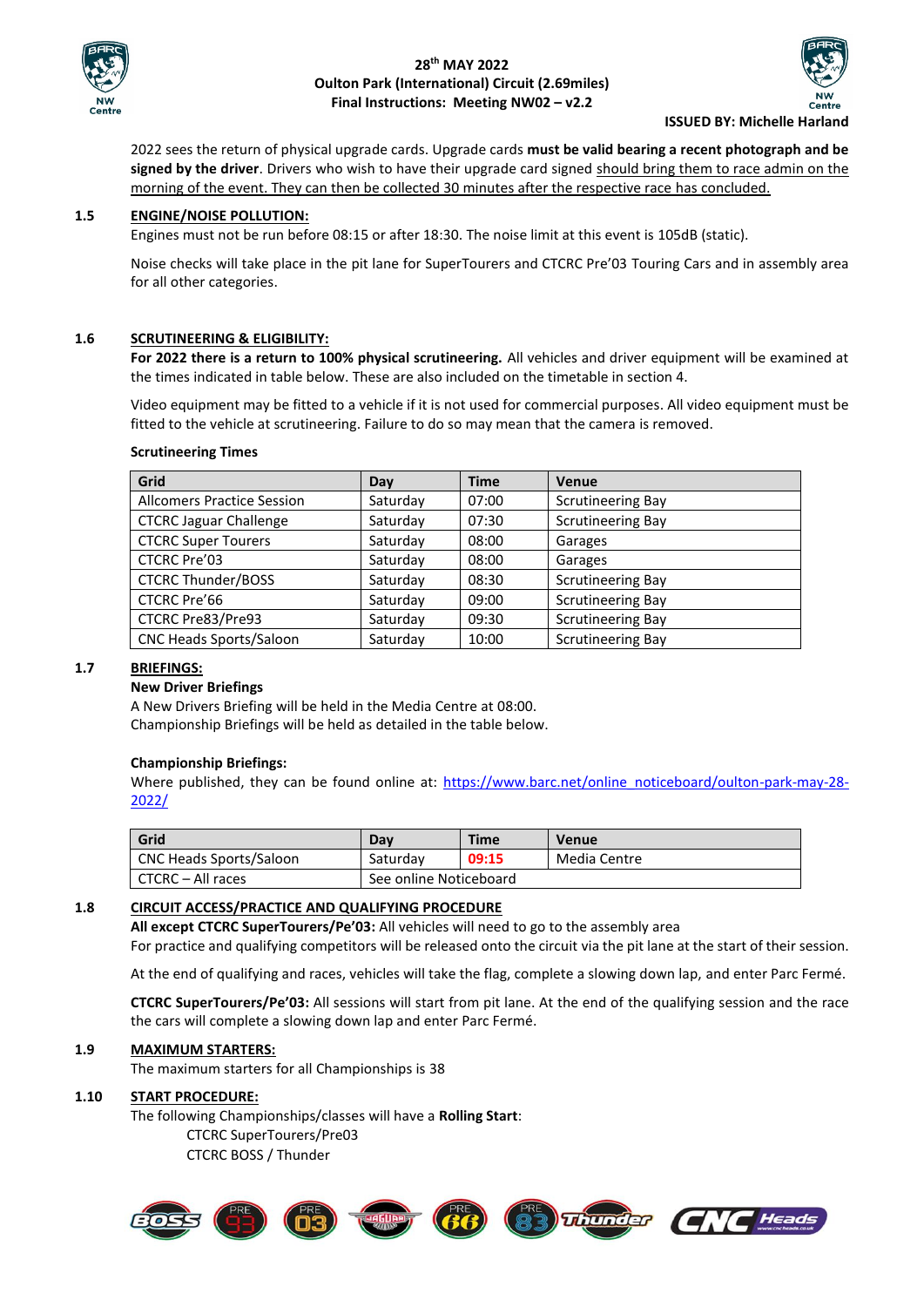



The following Championships/classes will have a **Standing Start**: CTCRC (Pre 66, Pre 83, Pre 93, Jaguar) CNC Heads Sports/Saloons

#### **Please read the Driver Briefing notes for full details.**

**SuperTourers/Pre03** will leave from the Pit Lane to the grid via the Fosters Loop, form up on the grid and then undertake their green flag lap prior to a rolling start. The SuperTourers will start first on the lights with a 10 sec gap before the Pre 03s start on the flag.

**CTCRC BOSS/Thunder** will leave from the assembly area to the grid via the Fosters Loop, form up on the grid and then undertake their green flag lap prior to a rolling start.

**All other races** will form up and leave from the assembly area to the grid via the Fosters Loop, form up on the grid and then undertake their green flag lap prior to a standing start.

#### **1.11 RESULTS & NOTICE BOARD:**

All time sheets, grids and results are deemed to be provisional until the conclusion of all judicial actions. Results will be available on the TSL website: <https://www.tsl-timing.com/event/222127> The official notice board is online at: [https://www.barc.net/online\\_noticeboard/oulton-park-may-28-2022/](https://www.barc.net/online_noticeboard/oulton-park-may-28-2022/)

### **1.12 PODIUM/PRESENTATIONS:**

Podium finishers may be stopped in Parc Fermé to undertake interviews for the Live Stream.

Podium finishers are requested to attend the circuit podium for interview by the circuit commentator

**CTCRC / CNC Heads Sports/Saloon** will have their presentations in their nominated Paddock Area.

#### **1.13 CIRCUIT & MEETING NOTES:**

BARC will not be liable for any damage caused to vehicles being recovered from the track.

Where there are signal lights around the circuit, these lights have the same meaning as the flag signals.

The circuit fuel station will be open during the meeting between 08:00 - 16:00.

**Please be aware that several thefts have been reported in race paddocks over the last few months. Make sure that vehicles are securely locked and that all reasonable steps to are taken to protect property.**

Whilst at the meeting, please use the following email addresses to contact either the Senior Clerk or the Secretary.

**Secretary of the Meeting:** Michelle Harland E: [mharland.barc@gmail.com](mailto:mharland.barc@gmail.com) T: 07710 538325 **Senior Clerk of the Course:** Nigel Jones **E**: [njones.barc@gmail.com](mailto:njones.barc@gmail.com) T: 07908 163762





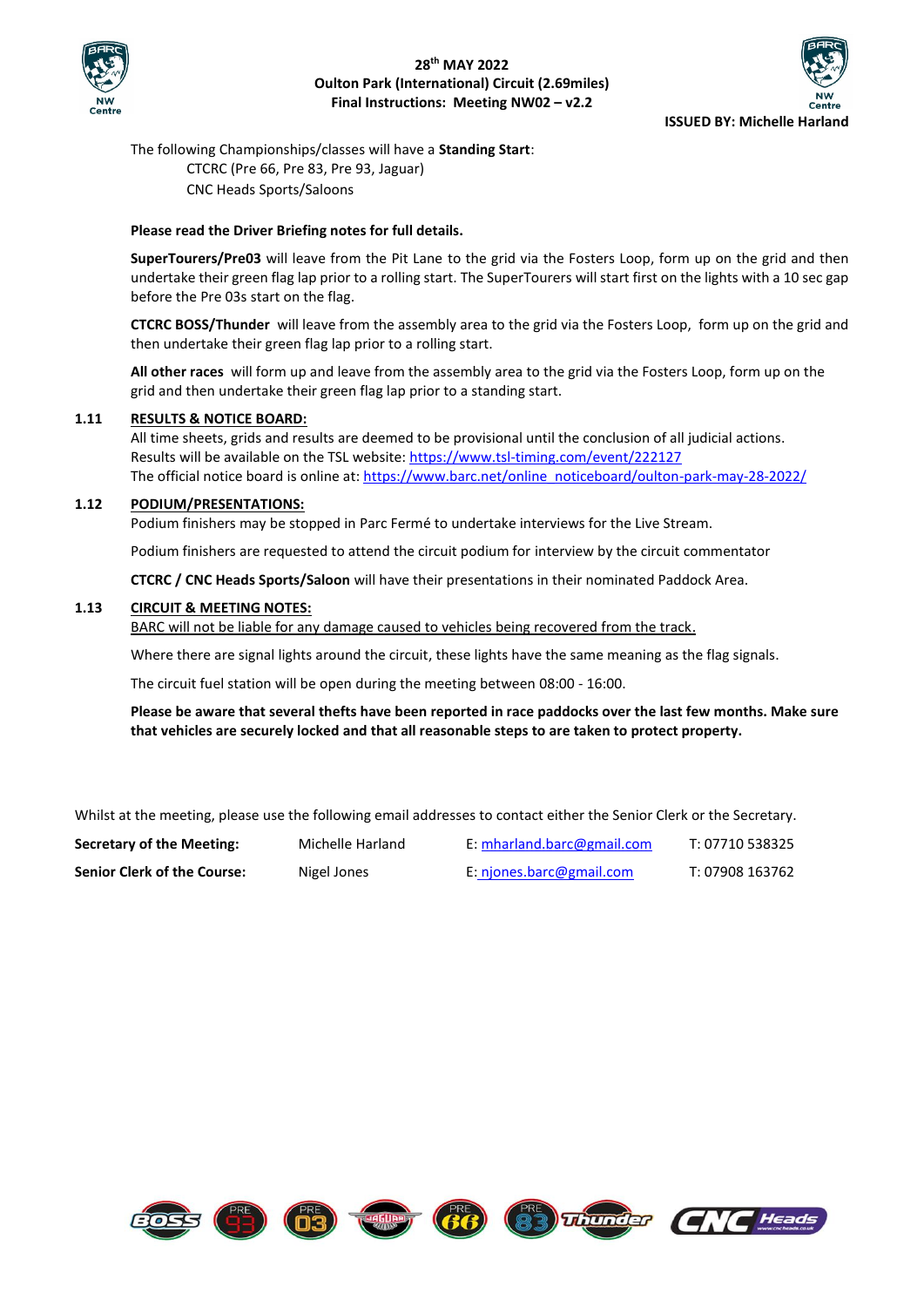



# **2 OFFICIALS/MARSHALS INFORMATION**

| 2.1<br><b>OFFICIALS:</b>      |                                                               |  |  |  |  |
|-------------------------------|---------------------------------------------------------------|--|--|--|--|
| Motorsport UK Steward:        | lan Moore                                                     |  |  |  |  |
| Club Stewards:                | Graham Battersby, John Leck, Steve Elder (CNC Heads)          |  |  |  |  |
| Senior Clerk of the Course:   | Nigel Jones                                                   |  |  |  |  |
| Clerks of the Course:         | Darren Holmes (SuperTourers/Pre03, Thunder/BOSS, Pre80/Pre93) |  |  |  |  |
|                               | Ray Sumner (CNC Heads)                                        |  |  |  |  |
|                               | Graham Lindley (Jaguar Challenge, Pre66)                      |  |  |  |  |
|                               | Mark Mitchell (Assistant, CTCRC)                              |  |  |  |  |
|                               | Tom Bee (Assistant, Operations)                               |  |  |  |  |
| Secretary of the Meeting:     | Michelle Harland/Cally Gent                                   |  |  |  |  |
| Race Phones / Radio:          | Margaret Battersby, Gillian Sumner / Dave Cleavely, Ed Adams  |  |  |  |  |
| <b>Chief Scrutineer:</b>      | John Harland                                                  |  |  |  |  |
| Chief Marshal:                | Margaret Simpson, Heather Roberts (Deputy)                    |  |  |  |  |
| <b>Chief Medical Officer:</b> | Dr James Burton                                               |  |  |  |  |
| Chief Pits/Startline Marshal: | Mark Tipping / Alison Featherstone                            |  |  |  |  |
| Chief Flag:                   | Paul Newns                                                    |  |  |  |  |
| Chief Assembly:               | James Elder                                                   |  |  |  |  |
| Chief Timekeeper:             | Eric Cowcill, TSL Timing Ltd                                  |  |  |  |  |
| Commentators:                 | Mike Cookson, Nick Wood                                       |  |  |  |  |
| Event Officials:              | Members of the BARC & other MSUK recognised clubs             |  |  |  |  |
| Rescue Unit:                  | BARC NW Unit, BRSCC NW Unit                                   |  |  |  |  |
| Breakdown Vehicles:           | BCB, MSVR, Triple D                                           |  |  |  |  |
| Safety Car Drivers/Observers: | Gareth Newton / Sean Clarke                                   |  |  |  |  |
|                               |                                                               |  |  |  |  |

### **2.2 OFFICIALS/MARSHALS SIGN ON:**

Officials will not sign-on at the meeting having previously completed signing on electronically using the BARC Rev-Up [system](about:blank) or via [http://www.barc.net/marshalssignon.](http://www.barc.net/marshalssignon)

However, all marshals must confirm their attendance and receive their post allocation in the following locations:-

Post chiefs & Flag Marshals - the former shop. Any equipment required will be available for collection from here. Incident Marshals – Chequers

Specialist Marshals – At post locations

| <b>Personnel</b>         | Saturday |
|--------------------------|----------|
| <b>Scrutineers</b>       | 06:45    |
| All other officials      | 07:30    |
| Post-Chiefs Briefing     | 08:10    |
| On Post                  | 08:25    |
| <b>Clerks Inspection</b> | 08:30    |
| <b>First Activity</b>    | 08:45    |

### **All the Championships have full grids at this event. To ensure that space is used for racing activities, all trailers, private cars and non-essential vehicles are to be parked outside of the paddock in the area by the pedestrian gate into the paddock near the scrutineering bay.**

Any marshals coming in their vehicle to check in, please park either on the pit straight or in parc ferme and walk to marshals check in. After check in you will be able to drive to your various posts. Please obey the circuit speed limit (20 mph) and any directions given by the circuit staff.

Please do NOT leave your car in parc ferme all day as the chief scrutineer will request its removal.

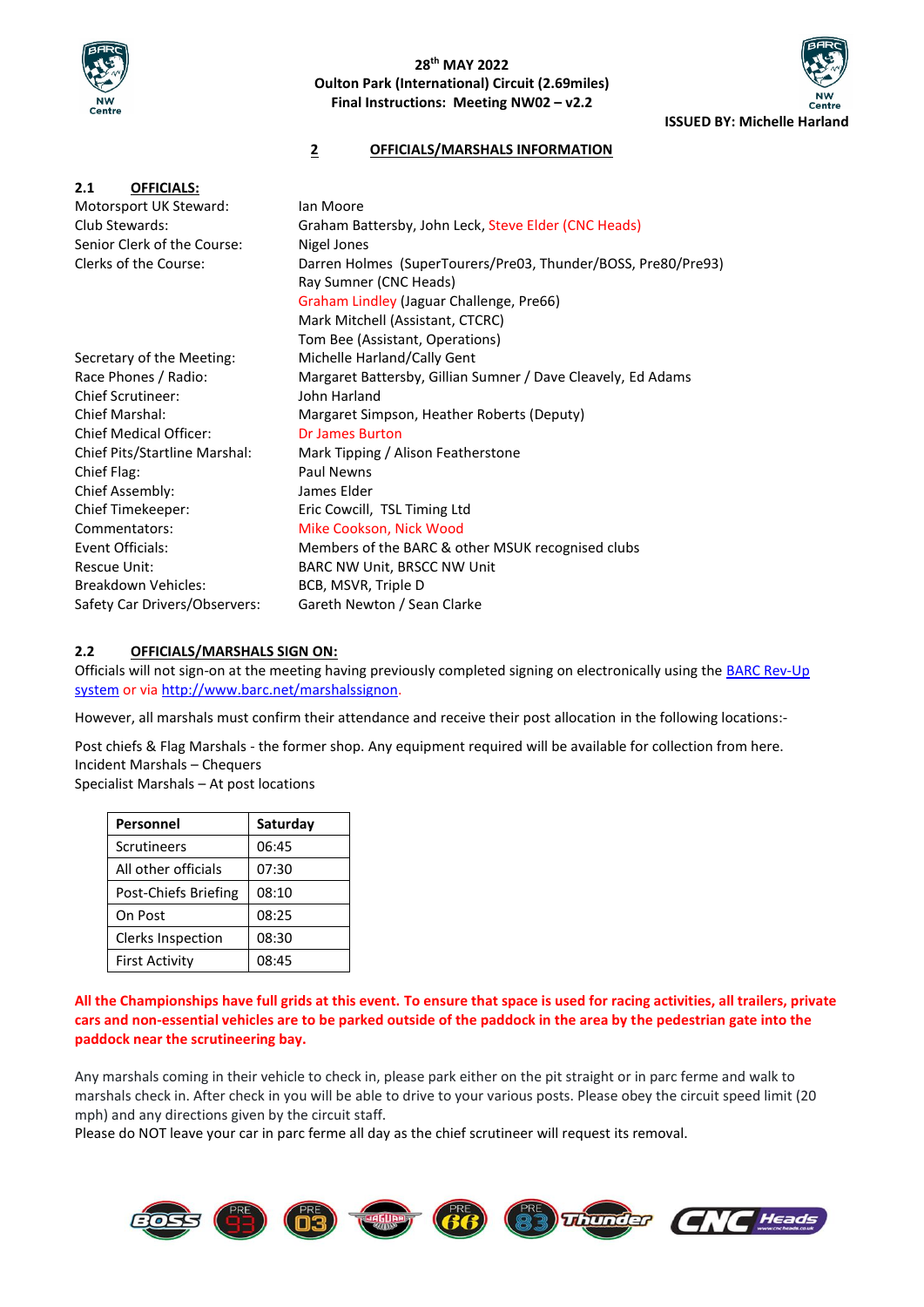



Specialist marshals please check the paddock plan and do NOT park in areas allocated to competitors

When returning to race control area at the end of track activity please do not enter parc ferme or the scrutineering bay area as these are still active areas for a minimum of 30 minutes after track activity has finished

#### **2.3 MARSHALS MATTERS:**

The Post-Chiefs briefing will be held in the pit lane at the time above and will be issued by email in advance of the meeting.

Reports from Post chiefs are to be submitted either manually or by email.

Please remember you should not use mobile phones or cameras while on duty unless it is necessary to send a report to Race Control.

### **Please be aware that several thefts have been reported in race paddocks over the last few months. Make sure that vehicles are securely locked and that all reasonable steps to are taken to protect property.**

If you are unable to attend, please contact Margaret Simpson,

#### **2.4 BARC NW CONTACTS:**

**Chief Marshal:** Margaret Simpson E: [margaret.simpson190@btinternet.com](mailto:margaret.simpson190@btinternet.com) T: 07810 397602

Whilst at the meeting, please use the following email addresses to contact either the Senior Clerk or the Secretary.

| Secretary of the Meeting:          | Michelle Harland | E: mharland.barc@gmail.com | T: 07710 538325 |
|------------------------------------|------------------|----------------------------|-----------------|
| <b>Senior Clerk of the Course:</b> | Nigel Jones      | E: njones.barc@gmail.com   | T: 07908 163762 |

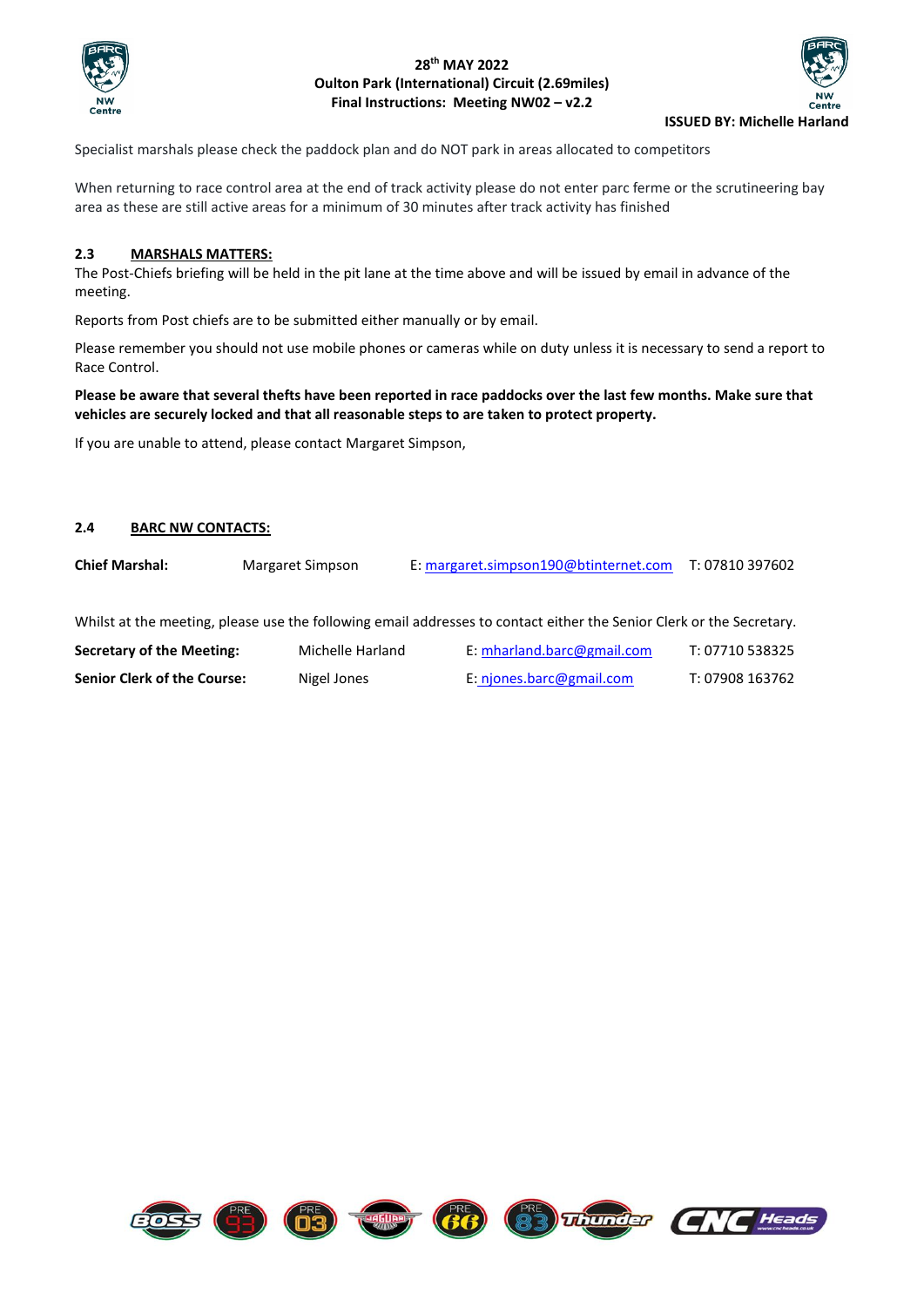



# **3 GENERAL INFORMATION:**

This meeting is organised by the BARC governed by the General Regulations of the Motorsport UK incorporating the provisions of the FIA International Sporting Code, additional Supplementary regulations, and any written instructions that the organisers issue for the meeting.

This meeting will be held under the following Motorsport UK permit numbers:

Interclub: **124911**

# **3.1 LIVE SNATCH:**

There is no live snatch available at this meeting.

# **3.2 RED FLAGS:**

Any category which generates a "red flag" may be placed toward the end of the schedule subject to time being available.

# **3.3 JUDICIAL PROCEDURES:**

The judicial procedures for this meeting remain unaltered except that paperwork will be dealt with electronically.

Any protest or appeal needs to be lodged with the Secretary of the Meeting in the administration office or the Clerk of the Course. Judicial hearings will be conducted in the usual way but those attending are recommended to bring face masks/covering to any discussion or interview.

Once a decision has been made it will be announced verbally and passed by email to those concerned. The time limits for any protest or appeal remain unaltered.

# **3.4 RACE-DAY INFORMATION:**

The organisers will try to run the programme as published however reserve the right to bring forward, delay or abandon sessions to suit the conditions.

A digital Race Day Programmes will be available on the BARC event page: <https://www.barc.net/event/barc-race-meeting-oulton-park-2/>

# **3.5 NOTICE BOARD:**

The official notice board is online at: [https://www.barc.net/online\\_noticeboard/oulton-park-may-28-2022/](https://www.barc.net/online_noticeboard/oulton-park-may-28-2022/) Results will be published on the TSL website:<https://www.tsl-timing.com/event/222127>

# **3.6 SOCIAL MEDIA**

Both officials and competitors are reminded that they should not make comments upon social media sites which may in any way be deemed derogatory, defamatory, obscene or libellous. You should remember that comments made are in a public arena and can be seen by more than your intended audience. Please read the [BARC Social Media Guidelines.](about:blank)

# **3.7 SAFEGUARDING:**

A number of officials within the club are appointed as safeguarding officers and are available to deal with problems which may arise or are brought to their attention. Issues can be raised by contacting the senior clerk of the course at an event or contacting a safeguarding officer whose details can be found within th[e BARC Safeguarding Guidelines.](about:blank)

# **3.8 LIVE STREAM:**

This event will be live streamed on the [BARC YouTube channel.](about:blank)

# **3.9 GENERAL HEALTH & SAFETY:**

Championship Co-ordinators and representatives are asked to visually check garages and working spaces for the following:

- 1) Fuel is stored in suitable containers with lids away from sources if ignition;
- 2) Each competition car has one suitable fire extinguisher stored in a usable location (i.e., not in race transporter) and is both tested and in-date;
- 3) Floor/ground is kept clean & tidy;
- 4) Waste is disposed of in identified bins & containers provided by the circuit. Waste must not be mixed, or waste left around the site. In the event that the BARC is charged for such issues then the charge will be passed on to the championship concerned if the individual cannot be identified.

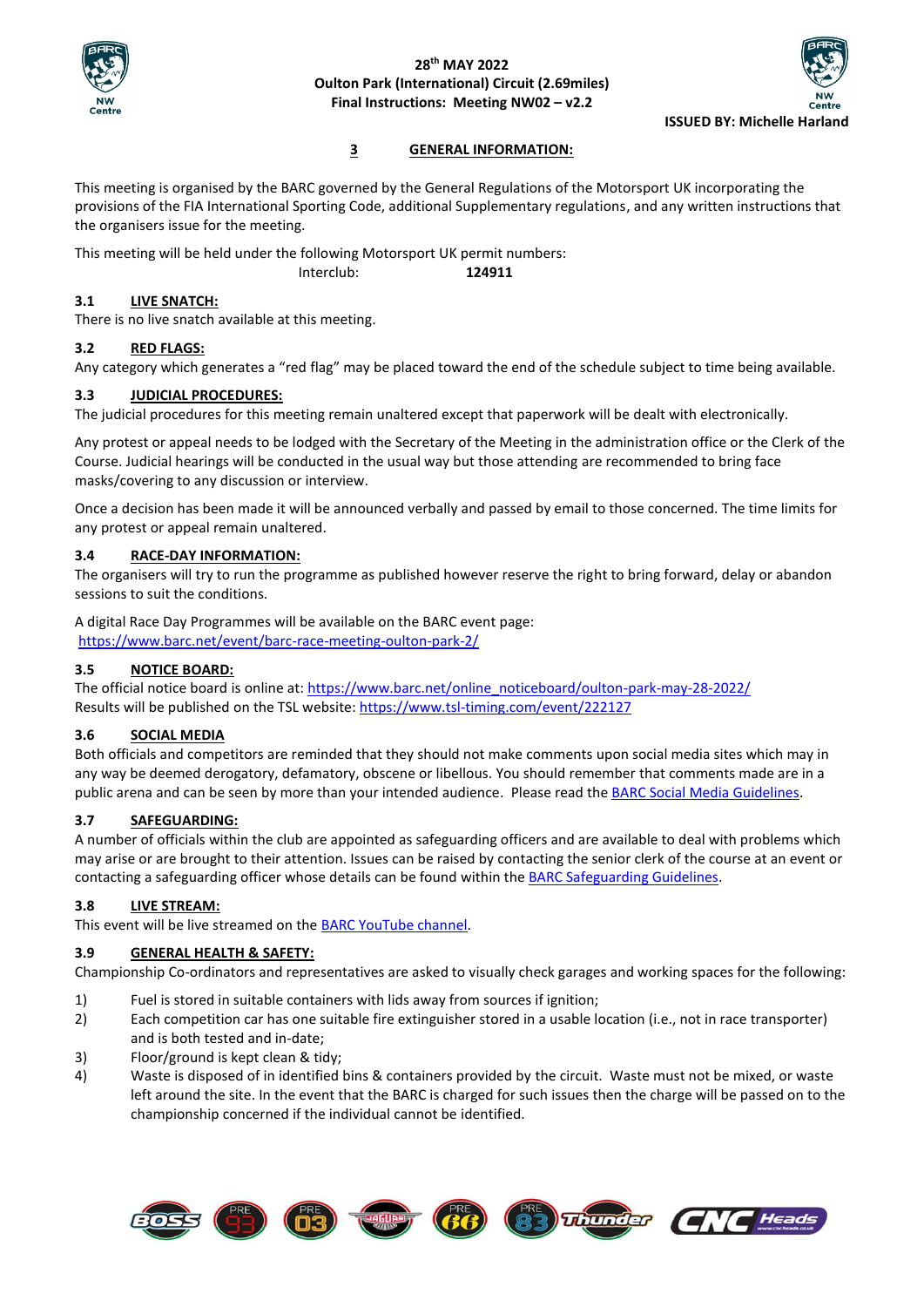



- 5) Old tyres must be taken away by teams/competitors unless the championship has arrangements with the tyre company (there will be waste disposal charge levied to the championship for any items which are controlled/hazardous that BARC and or Circuit have to dispose of);
- 6) No trailing electrical cables that can cause electric shock or tripping hazard.
- 7) Waste/grey water from motorhomes must be disposed of in line with circuit requirements.
- 8) Work at height without harnesses and fall restraints is not permitted.

# **3.10 SPECTATORS AND CHILDREN**

Competitor tickets and public tickets (purchased via Oulton Park) will grant access to the paddock – accompanied children will be admitted.

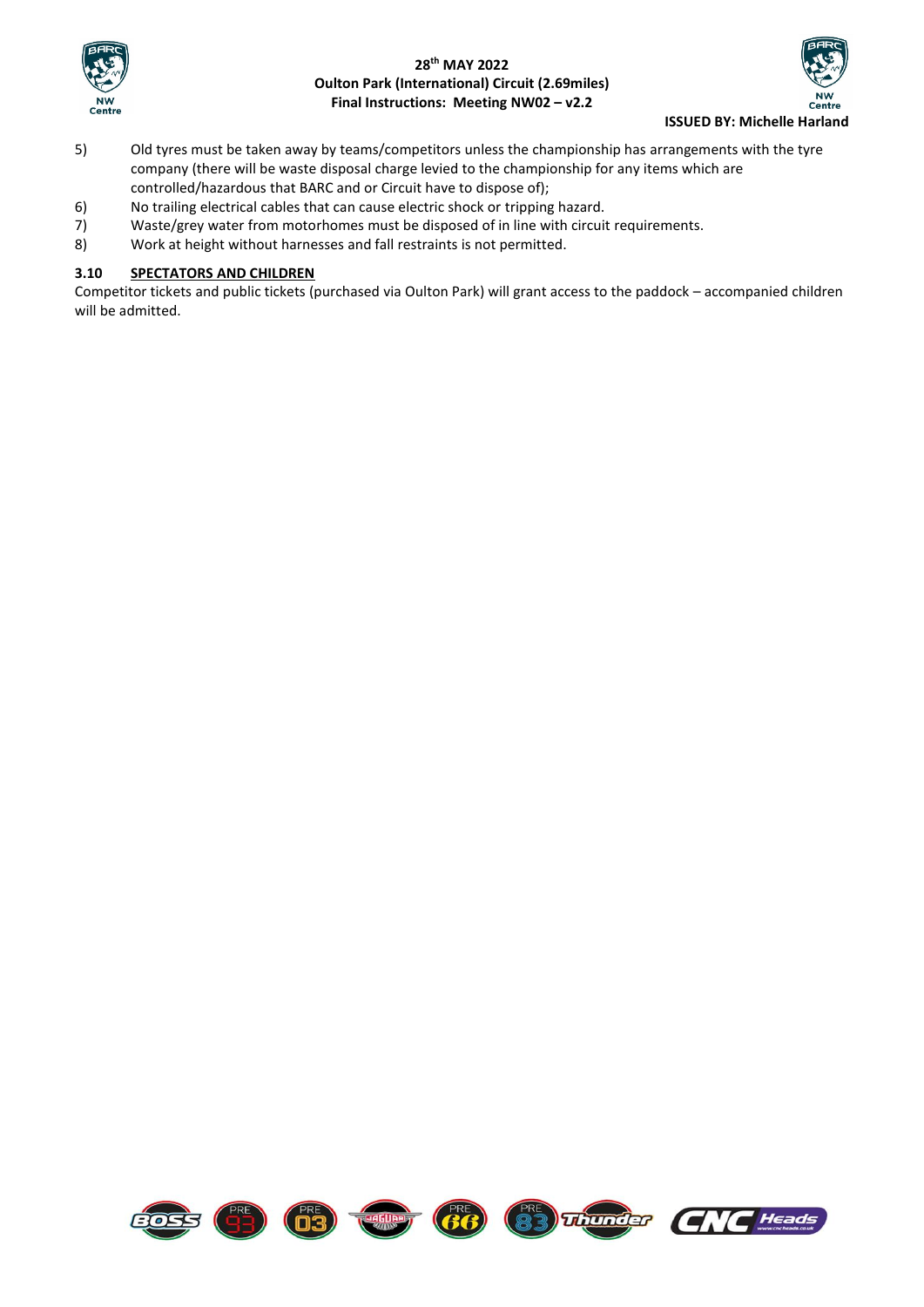



# **4 TIMETABLE:**

| <b>Saturday</b><br><b>Session</b><br><b>Duration</b><br><b>Category</b><br><b>Start</b><br><b>End</b><br><b>Scrut</b><br>Sign-on<br>00:15<br>08:45<br>09:00<br><b>All comers</b><br><b>Paid Practice</b><br>07:00<br><b>CTCRC</b> - Jaguar Challenge<br>09:10<br>09:25<br>Qualifying<br>07:30<br>00:15<br>09:50<br><b>CTCRC-Super Tourers/Pre03</b><br>09:35<br>00:15<br>Qualifying<br>08:00<br><b>CTCRC - Thunder/Boss</b><br>10:00<br>10:15<br>00:15<br>Qualifying<br>08:30<br>10:25<br>00:15<br><b>CTCRC - Pre 66</b><br>10:40<br>Qualifying<br>09:00<br>10:50<br>11:05<br>00:15<br>CTCRC-Pre83/Pre93<br>09:30<br>Qualifying<br>11:15<br>11:35<br>00:20<br><b>CNC Heads Championship</b><br>Qualifying<br>10:00<br>11:50<br><b>CTCRC</b> - Jaguar Challenge<br>12:05<br>00:15<br>Race No.<br>1<br><b>CTCRC-Super Tourers/Pre03</b><br>$\overline{2}$<br>12:20<br>12:35<br>00:15<br>Race No.<br>12:50<br><b>CTCRC - Thunder/Boss</b><br>13:05<br>00:15<br>Race No.<br>3<br>13:05<br>14:00<br>00:55<br>Lunch break<br>14:00<br>14:15<br>00:15<br><b>CTCRC - Pre 66</b><br>Race No.<br>4<br>5<br><b>CTCRC-Pre83/Pre93</b><br>14:30<br>14:45<br>00:15<br>Race No.<br>15:23<br>6<br>15:00<br>00:23<br><b>CNC Heads Championship</b><br>Race No.<br>$\overline{7}$<br>15:40<br>15:55<br>00:15<br><b>CTCRC</b> - Jaguar Challenge<br>Race No.<br><b>CTCRC-Super Tourers/Pre03</b><br>8<br>16:10<br>16:25<br>00:15<br>Race No.<br>9<br><b>CTCRC - Thunder/Boss</b><br>16:40<br>16:55<br>00:15<br>Race No.<br>17:10<br>17:25<br>00:15<br><b>CTCRC - Pre 66</b><br>10<br>Race No.<br><b>CTCRC-Pre83/Pre93</b><br>17:40<br>17:55<br>00:15<br>Race No.<br>11 | <b>Meeting Code:</b> | NW<br><b>Centre</b> | <b>NW02</b> | <b>OULTON PARK (International)</b><br>28-May-22<br><b>Timetable (PUBLISHED)</b> | V1.0 | <b>Centre</b><br>28.4.22 |  |
|-----------------------------------------------------------------------------------------------------------------------------------------------------------------------------------------------------------------------------------------------------------------------------------------------------------------------------------------------------------------------------------------------------------------------------------------------------------------------------------------------------------------------------------------------------------------------------------------------------------------------------------------------------------------------------------------------------------------------------------------------------------------------------------------------------------------------------------------------------------------------------------------------------------------------------------------------------------------------------------------------------------------------------------------------------------------------------------------------------------------------------------------------------------------------------------------------------------------------------------------------------------------------------------------------------------------------------------------------------------------------------------------------------------------------------------------------------------------------------------------------------------------------------------------------------------------------------------------------------------------------------------------------------|----------------------|---------------------|-------------|---------------------------------------------------------------------------------|------|--------------------------|--|
|                                                                                                                                                                                                                                                                                                                                                                                                                                                                                                                                                                                                                                                                                                                                                                                                                                                                                                                                                                                                                                                                                                                                                                                                                                                                                                                                                                                                                                                                                                                                                                                                                                                     |                      |                     |             |                                                                                 |      |                          |  |
|                                                                                                                                                                                                                                                                                                                                                                                                                                                                                                                                                                                                                                                                                                                                                                                                                                                                                                                                                                                                                                                                                                                                                                                                                                                                                                                                                                                                                                                                                                                                                                                                                                                     |                      |                     |             |                                                                                 |      |                          |  |
|                                                                                                                                                                                                                                                                                                                                                                                                                                                                                                                                                                                                                                                                                                                                                                                                                                                                                                                                                                                                                                                                                                                                                                                                                                                                                                                                                                                                                                                                                                                                                                                                                                                     |                      |                     |             |                                                                                 |      |                          |  |
|                                                                                                                                                                                                                                                                                                                                                                                                                                                                                                                                                                                                                                                                                                                                                                                                                                                                                                                                                                                                                                                                                                                                                                                                                                                                                                                                                                                                                                                                                                                                                                                                                                                     |                      |                     |             |                                                                                 |      |                          |  |
|                                                                                                                                                                                                                                                                                                                                                                                                                                                                                                                                                                                                                                                                                                                                                                                                                                                                                                                                                                                                                                                                                                                                                                                                                                                                                                                                                                                                                                                                                                                                                                                                                                                     |                      |                     |             |                                                                                 |      |                          |  |
|                                                                                                                                                                                                                                                                                                                                                                                                                                                                                                                                                                                                                                                                                                                                                                                                                                                                                                                                                                                                                                                                                                                                                                                                                                                                                                                                                                                                                                                                                                                                                                                                                                                     |                      |                     |             |                                                                                 |      |                          |  |
|                                                                                                                                                                                                                                                                                                                                                                                                                                                                                                                                                                                                                                                                                                                                                                                                                                                                                                                                                                                                                                                                                                                                                                                                                                                                                                                                                                                                                                                                                                                                                                                                                                                     |                      |                     |             |                                                                                 |      |                          |  |
|                                                                                                                                                                                                                                                                                                                                                                                                                                                                                                                                                                                                                                                                                                                                                                                                                                                                                                                                                                                                                                                                                                                                                                                                                                                                                                                                                                                                                                                                                                                                                                                                                                                     |                      |                     |             |                                                                                 |      |                          |  |
|                                                                                                                                                                                                                                                                                                                                                                                                                                                                                                                                                                                                                                                                                                                                                                                                                                                                                                                                                                                                                                                                                                                                                                                                                                                                                                                                                                                                                                                                                                                                                                                                                                                     |                      |                     |             |                                                                                 |      |                          |  |
|                                                                                                                                                                                                                                                                                                                                                                                                                                                                                                                                                                                                                                                                                                                                                                                                                                                                                                                                                                                                                                                                                                                                                                                                                                                                                                                                                                                                                                                                                                                                                                                                                                                     |                      |                     |             |                                                                                 |      |                          |  |
|                                                                                                                                                                                                                                                                                                                                                                                                                                                                                                                                                                                                                                                                                                                                                                                                                                                                                                                                                                                                                                                                                                                                                                                                                                                                                                                                                                                                                                                                                                                                                                                                                                                     |                      |                     |             |                                                                                 |      |                          |  |
|                                                                                                                                                                                                                                                                                                                                                                                                                                                                                                                                                                                                                                                                                                                                                                                                                                                                                                                                                                                                                                                                                                                                                                                                                                                                                                                                                                                                                                                                                                                                                                                                                                                     |                      |                     |             |                                                                                 |      |                          |  |
|                                                                                                                                                                                                                                                                                                                                                                                                                                                                                                                                                                                                                                                                                                                                                                                                                                                                                                                                                                                                                                                                                                                                                                                                                                                                                                                                                                                                                                                                                                                                                                                                                                                     |                      |                     |             |                                                                                 |      |                          |  |
|                                                                                                                                                                                                                                                                                                                                                                                                                                                                                                                                                                                                                                                                                                                                                                                                                                                                                                                                                                                                                                                                                                                                                                                                                                                                                                                                                                                                                                                                                                                                                                                                                                                     |                      |                     |             |                                                                                 |      |                          |  |
|                                                                                                                                                                                                                                                                                                                                                                                                                                                                                                                                                                                                                                                                                                                                                                                                                                                                                                                                                                                                                                                                                                                                                                                                                                                                                                                                                                                                                                                                                                                                                                                                                                                     |                      |                     |             |                                                                                 |      |                          |  |
|                                                                                                                                                                                                                                                                                                                                                                                                                                                                                                                                                                                                                                                                                                                                                                                                                                                                                                                                                                                                                                                                                                                                                                                                                                                                                                                                                                                                                                                                                                                                                                                                                                                     |                      |                     |             |                                                                                 |      |                          |  |
|                                                                                                                                                                                                                                                                                                                                                                                                                                                                                                                                                                                                                                                                                                                                                                                                                                                                                                                                                                                                                                                                                                                                                                                                                                                                                                                                                                                                                                                                                                                                                                                                                                                     |                      |                     |             |                                                                                 |      |                          |  |
|                                                                                                                                                                                                                                                                                                                                                                                                                                                                                                                                                                                                                                                                                                                                                                                                                                                                                                                                                                                                                                                                                                                                                                                                                                                                                                                                                                                                                                                                                                                                                                                                                                                     |                      |                     |             |                                                                                 |      |                          |  |
|                                                                                                                                                                                                                                                                                                                                                                                                                                                                                                                                                                                                                                                                                                                                                                                                                                                                                                                                                                                                                                                                                                                                                                                                                                                                                                                                                                                                                                                                                                                                                                                                                                                     |                      |                     |             |                                                                                 |      |                          |  |
|                                                                                                                                                                                                                                                                                                                                                                                                                                                                                                                                                                                                                                                                                                                                                                                                                                                                                                                                                                                                                                                                                                                                                                                                                                                                                                                                                                                                                                                                                                                                                                                                                                                     |                      |                     |             |                                                                                 |      |                          |  |
|                                                                                                                                                                                                                                                                                                                                                                                                                                                                                                                                                                                                                                                                                                                                                                                                                                                                                                                                                                                                                                                                                                                                                                                                                                                                                                                                                                                                                                                                                                                                                                                                                                                     |                      |                     |             |                                                                                 |      |                          |  |
| 18:30<br>Curfew                                                                                                                                                                                                                                                                                                                                                                                                                                                                                                                                                                                                                                                                                                                                                                                                                                                                                                                                                                                                                                                                                                                                                                                                                                                                                                                                                                                                                                                                                                                                                                                                                                     |                      |                     |             |                                                                                 |      |                          |  |

Note: Times for Races are Green Flag, not start times.

**FRE** (D3) **Red** (B6)

All timetables are subject to change, therefore competitors need to be in the assembly area at least 20 minutes prior to the scheduled starting time of their sessions

83 Thundar

 $\overline{G}$ 

Heads

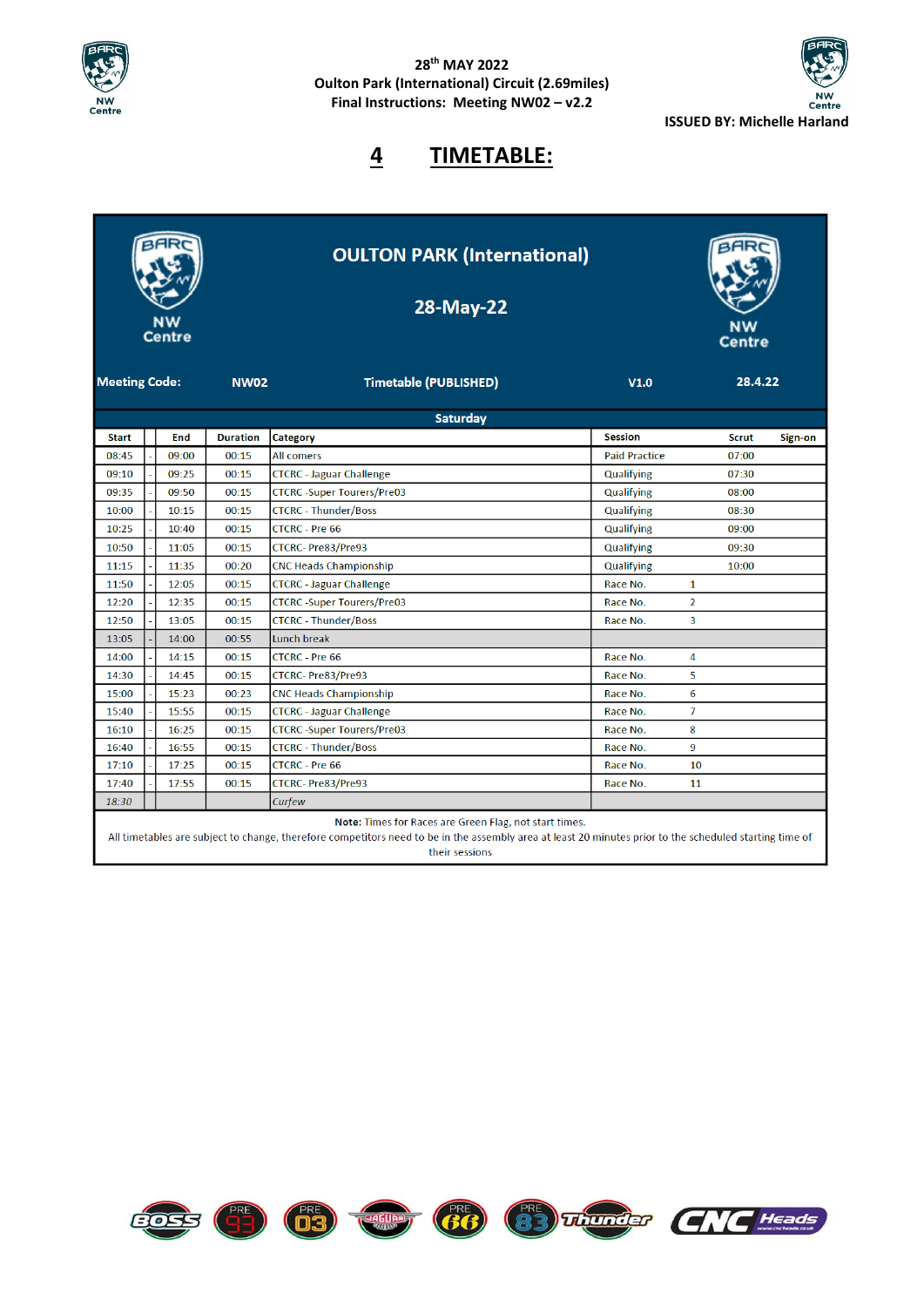

**ISSUED BY: Michelle Harland**

**5 PADDOCK PLAN:**



PIT GARAGES TO BE USED BY: CTCRC: LASER TOOLS SUPER TOURERS & BURTY PRE-'03 TOURING